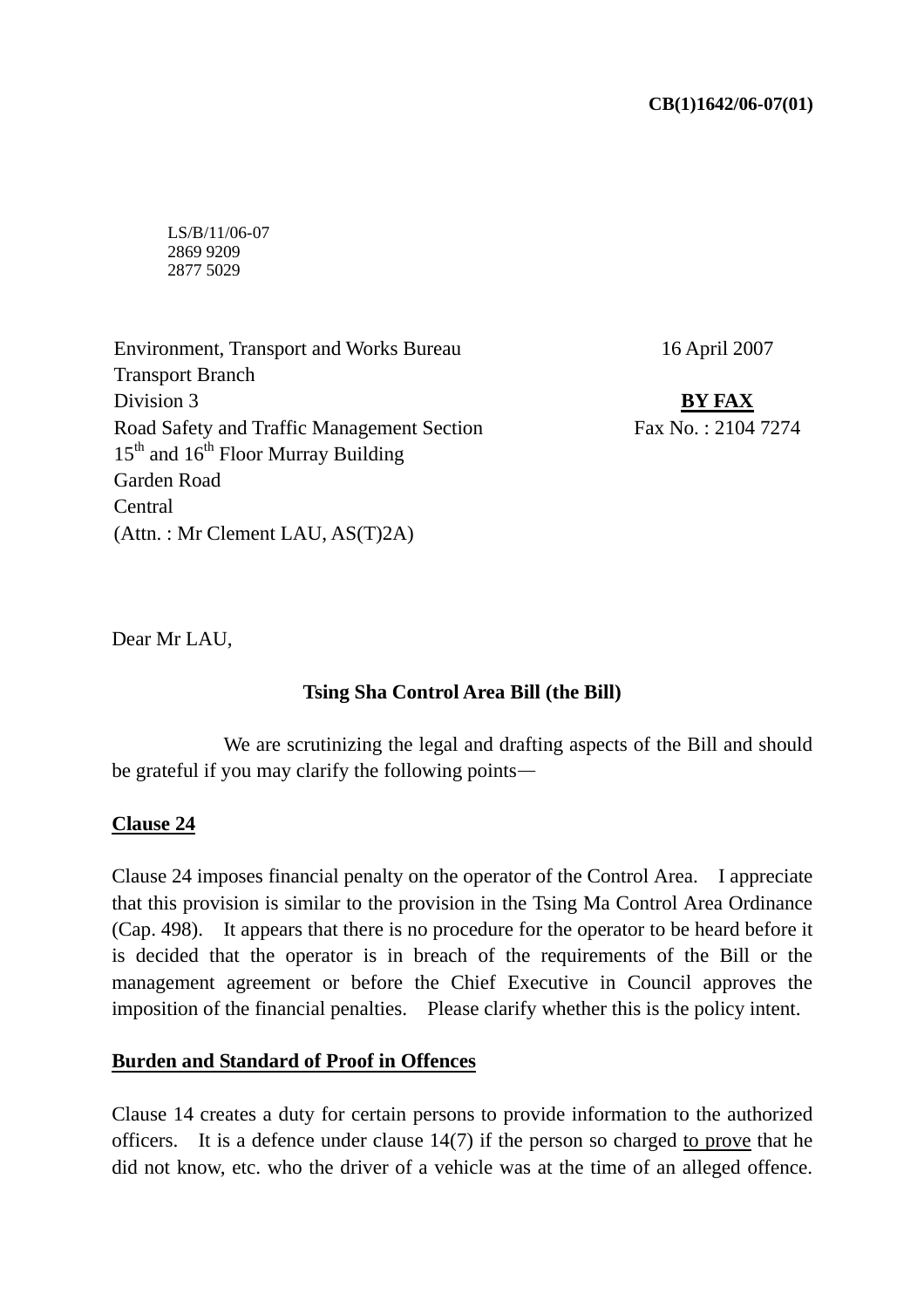Please clarify whether it is the Administration's intention that an accused bears only an evidential or persuasive burden of proof or it is intended that an accused bears the legal burden of proof of his defence. Please also clarify the Administration's intent regarding clause 17(2) and (4).

# **Chinese Text**

The Chinese text of clauses 22(4) and 23(3)(a) of the Bill (regard disposal of abandon vehicles) is as follow—

"…以寄往登記冊所示地址的掛號郵件將該通知寄交該車主,或將該通知以記錄 派遞派遞至登記冊所示地址給予該車主"

The following version may be more accurate—

"…藉掛號郵遞方式或記錄派遞方式將通知送交該車主在登記冊上所示的地址"

Yours faithfully,

(LEE Ka-yun, Kelvin) Assistant Legal Adviser

c.c. DoJ (Attn : Ms Leonora IP, SGC) (Fax : 2845 2215) (Attn : Miss Clara LEUNG, GC) (Fax : 2869 1302) LA SALA2